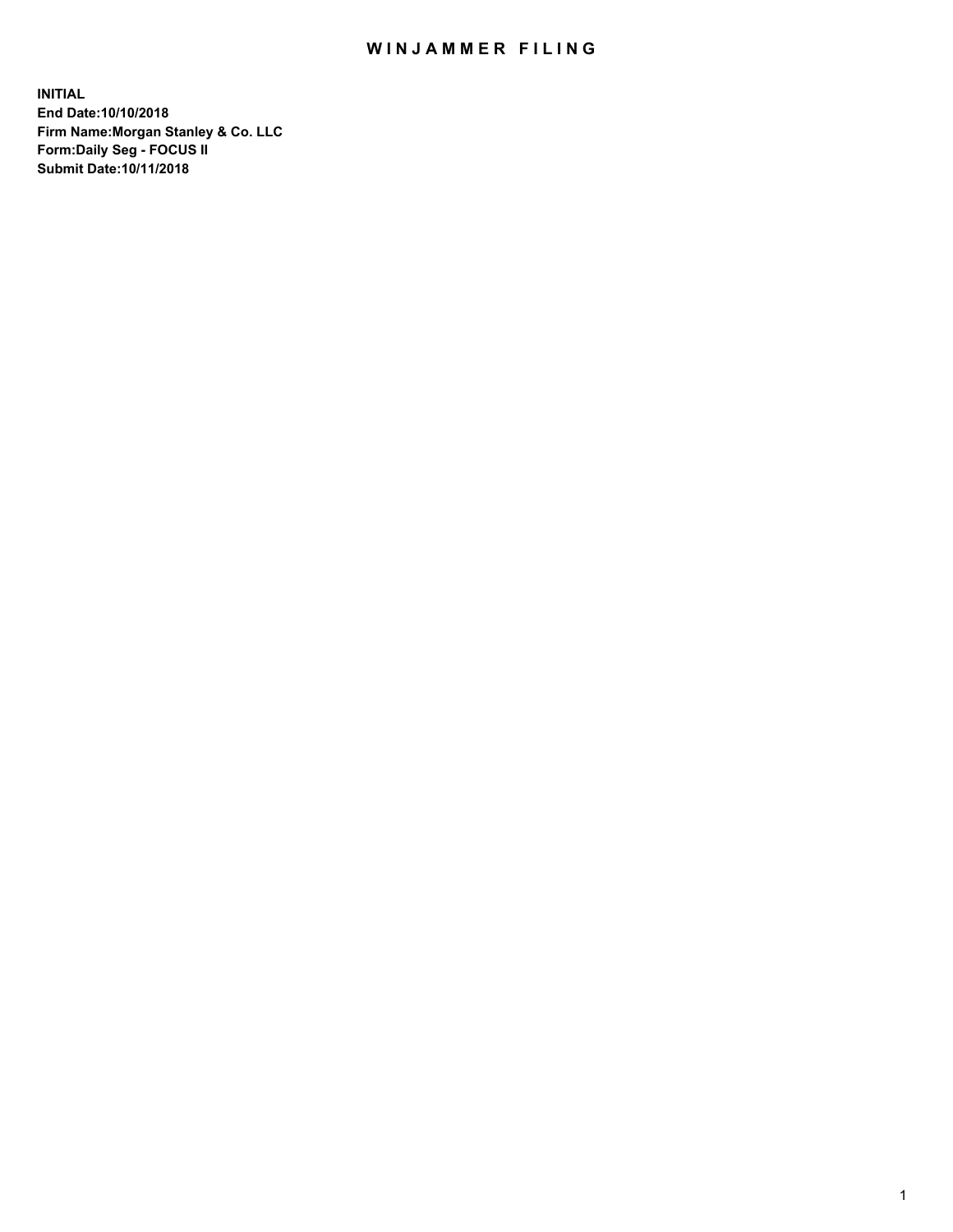**INITIAL End Date:10/10/2018 Firm Name:Morgan Stanley & Co. LLC Form:Daily Seg - FOCUS II Submit Date:10/11/2018 Daily Segregation - Cover Page**

| Name of Company                                                                   | Morgan Stanley & Co. LLC     |
|-----------------------------------------------------------------------------------|------------------------------|
| <b>Contact Name</b>                                                               | <b>Ikram Shah</b>            |
| <b>Contact Phone Number</b>                                                       | 212-276-0963                 |
| <b>Contact Email Address</b>                                                      | Ikram.shah@morganstanley.com |
| FCM's Customer Segregated Funds Residual Interest Target (choose one):            |                              |
| a. Minimum dollar amount: ; or                                                    | 280,000,000                  |
| b. Minimum percentage of customer segregated funds required:% ; or                | <u>0</u>                     |
| c. Dollar amount range between: and; or                                           | <u>0 0</u>                   |
| d. Percentage range of customer segregated funds required between: % and %.       | 0 Q                          |
| FCM's Customer Secured Amount Funds Residual Interest Target (choose one):        |                              |
| a. Minimum dollar amount: ; or                                                    | 140,000,000                  |
| b. Minimum percentage of customer secured funds required:%; or                    | <u>0</u>                     |
| c. Dollar amount range between: and; or                                           | 0 <sub>0</sub>               |
| d. Percentage range of customer secured funds required between:% and%.            | 0 <sub>0</sub>               |
| FCM's Cleared Swaps Customer Collateral Residual Interest Target (choose one):    |                              |
| a. Minimum dollar amount: ; or                                                    | 92,000,000                   |
| b. Minimum percentage of cleared swaps customer collateral required:% ; or        | <u>0</u>                     |
| c. Dollar amount range between: and; or                                           | 0 Q                          |
| d. Percentage range of cleared swaps customer collateral required between:% and%. | 00                           |

Attach supporting documents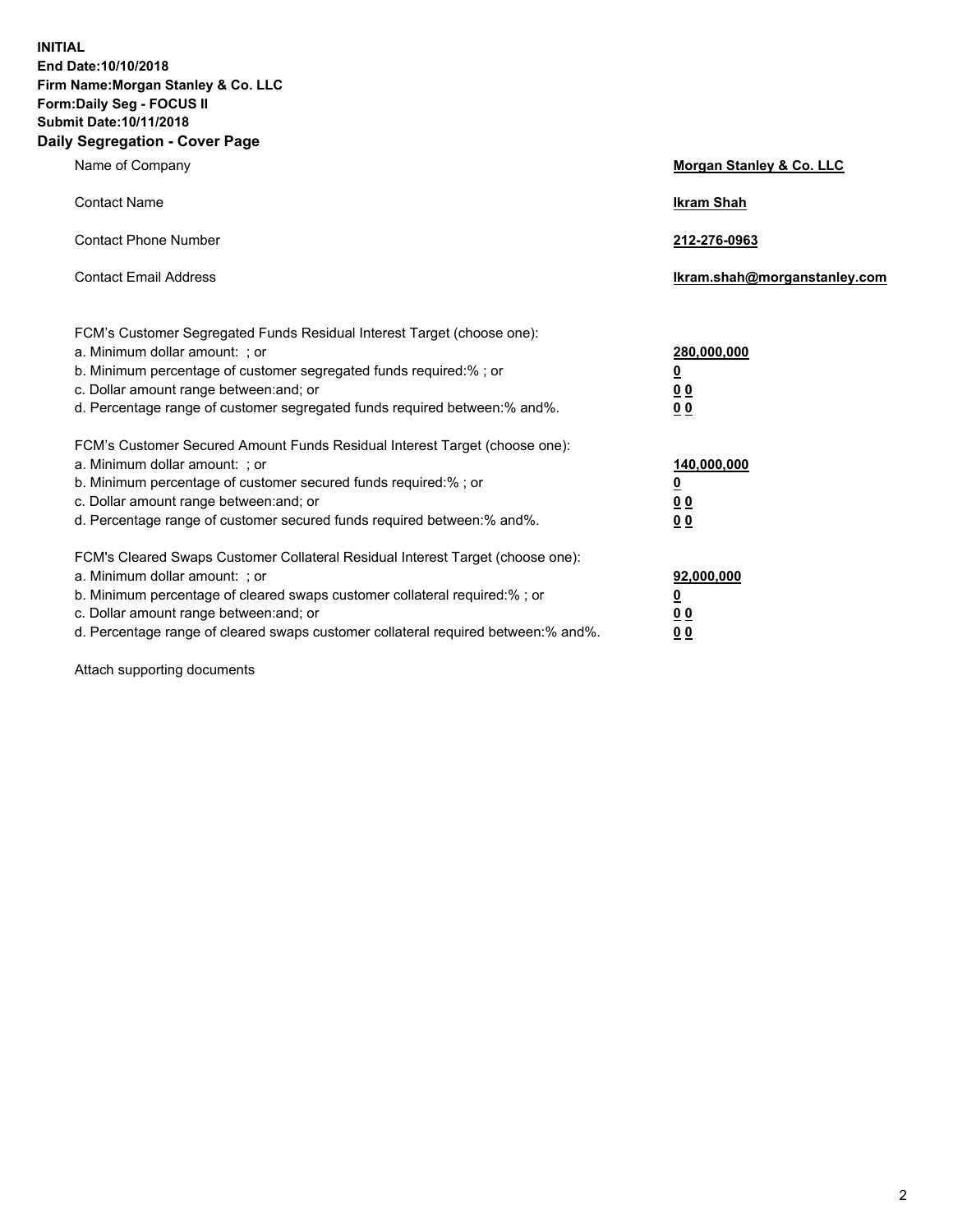## **INITIAL End Date:10/10/2018 Firm Name:Morgan Stanley & Co. LLC Form:Daily Seg - FOCUS II Submit Date:10/11/2018**

## **Daily Segregation - Secured Amounts**

Foreign Futures and Foreign Options Secured Amounts Amount required to be set aside pursuant to law, rule or regulation of a foreign government or a rule of a self-regulatory organization authorized thereunder

- 1. Net ledger balance Foreign Futures and Foreign Option Trading All Customers A. Cash **2,608,491,562** [7315]
	- B. Securities (at market) **2,242,291,957** [7317]
- 2. Net unrealized profit (loss) in open futures contracts traded on a foreign board of trade **202,401,260** [7325]
- 3. Exchange traded options
	- a. Market value of open option contracts purchased on a foreign board of trade **18,328,192** [7335]
	- b. Market value of open contracts granted (sold) on a foreign board of trade **-22,108,855** [7337]
- 4. Net equity (deficit) (add lines 1. 2. and 3.) **5,049,404,116** [7345]
- 5. Account liquidating to a deficit and account with a debit balances gross amount **266,224,937** [7351] Less: amount offset by customer owned securities **-264,941,554** [7352] **1,283,383**
- 6. Amount required to be set aside as the secured amount Net Liquidating Equity Method (add lines 4 and 5)
- 7. Greater of amount required to be set aside pursuant to foreign jurisdiction (above) or line 6.

## FUNDS DEPOSITED IN SEPARATE REGULATION 30.7 ACCOUNTS

- 1. Cash in banks
	- A. Banks located in the United States **494,321,578** [7500]
	- B. Other banks qualified under Regulation 30.7 **887,885,276** [7520] **1,382,206,854**
- 2. Securities
	- A. In safekeeping with banks located in the United States **105,804,227** [7540]
	- B. In safekeeping with other banks qualified under Regulation 30.7 **0** [7560] **105,804,227** [7570]
- 3. Equities with registered futures commission merchants
	-
	- B. Securities **0** [7590]
	- C. Unrealized gain (loss) on open futures contracts **337,667** [7600]
	- D. Value of long option contracts **0** [7610]
- E. Value of short option contracts **0** [7615] **8,468,614** [7620]
- 4. Amounts held by clearing organizations of foreign boards of trade
	- A. Cash **0** [7640]
	- B. Securities **0** [7650]
	- C. Amount due to (from) clearing organization daily variation **0** [7660]
	- D. Value of long option contracts **0** [7670]
	- E. Value of short option contracts **0** [7675] **0** [7680]
- 5. Amounts held by members of foreign boards of trade
	-
	-
	- C. Unrealized gain (loss) on open futures contracts **202,063,592** [7720]
	- D. Value of long option contracts **18,328,192** [7730]
	- E. Value of short option contracts **-22,108,855** [7735] **3,745,284,156**
- 6. Amounts with other depositories designated by a foreign board of trade **0** [7760]
- 7. Segregated funds on hand **0** [7765]
- 8. Total funds in separate section 30.7 accounts **5,241,763,851** [7770]
- 9. Excess (deficiency) Set Aside for Secured Amount (subtract line 7 Secured Statement Page 1 from Line 8)
- 10. Management Target Amount for Excess funds in separate section 30.7 accounts **140,000,000** [7780]
- 11. Excess (deficiency) funds in separate 30.7 accounts over (under) Management Target **51,076,352** [7785]

**0** [7305]

[7354] **5,050,687,499** [7355]

**5,050,687,499** [7360]

[7530]

A. Cash **8,130,947** [7580]

 A. Cash **1,410,513,496** [7700] B. Securities **2,136,487,731** [7710] [7740] **191,076,352** [7380]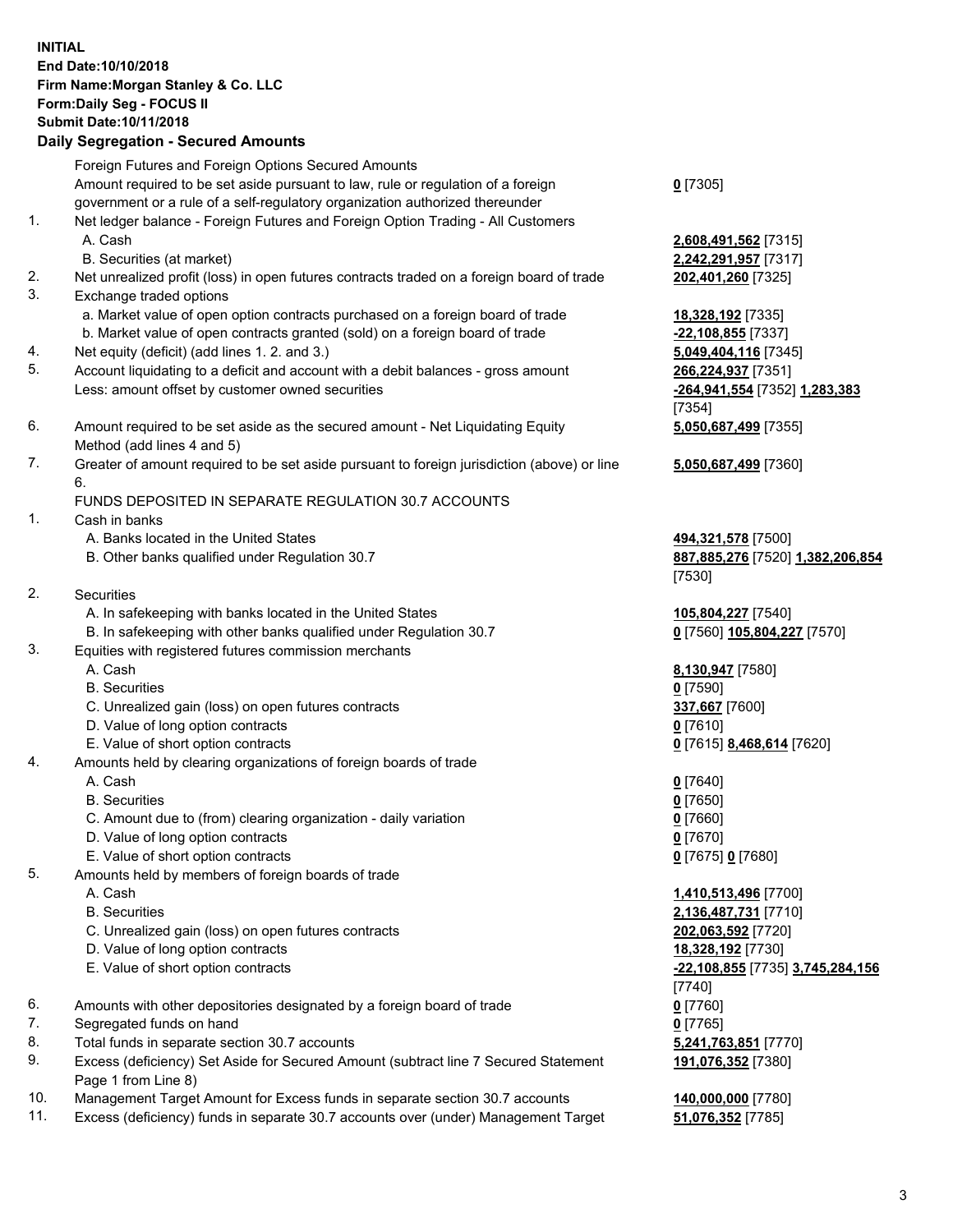**INITIAL End Date:10/10/2018 Firm Name:Morgan Stanley & Co. LLC Form:Daily Seg - FOCUS II Submit Date:10/11/2018 Daily Segregation - Segregation Statement** SEGREGATION REQUIREMENTS(Section 4d(2) of the CEAct) 1. Net ledger balance A. Cash **12,496,865,045** [7010] B. Securities (at market) **6,577,723,307** [7020] 2. Net unrealized profit (loss) in open futures contracts traded on a contract market **-3,247,171,662** [7030] 3. Exchange traded options A. Add market value of open option contracts purchased on a contract market **411,817,301** [7032] B. Deduct market value of open option contracts granted (sold) on a contract market **-609,405,547** [7033] 4. Net equity (deficit) (add lines 1, 2 and 3) **15,629,828,444** [7040] 5. Accounts liquidating to a deficit and accounts with debit balances - gross amount **1,489,813,364** [7045] Less: amount offset by customer securities **-1,477,295,558** [7047] **12,517,806** [7050] 6. Amount required to be segregated (add lines 4 and 5) **15,642,346,250** [7060] FUNDS IN SEGREGATED ACCOUNTS 7. Deposited in segregated funds bank accounts A. Cash **4,434,378,848** [7070] B. Securities representing investments of customers' funds (at market) **0** [7080] C. Securities held for particular customers or option customers in lieu of cash (at market) **542,073,586** [7090] 8. Margins on deposit with derivatives clearing organizations of contract markets A. Cash **5,836,007,028** [7100] B. Securities representing investments of customers' funds (at market) **0** [7110] C. Securities held for particular customers or option customers in lieu of cash (at market) **6,035,649,721** [7120] 9. Net settlement from (to) derivatives clearing organizations of contract markets **-669,744,282** [7130] 10. Exchange traded options A. Value of open long option contracts **411,817,301** [7132] B. Value of open short option contracts **-609,405,547** [7133] 11. Net equities with other FCMs A. Net liquidating equity **6,214,226** [7140] B. Securities representing investments of customers' funds (at market) **0** [7160] C. Securities held for particular customers or option customers in lieu of cash (at market) **0** [7170] 12. Segregated funds on hand **0** [7150] 13. Total amount in segregation (add lines 7 through 12) **15,986,990,881** [7180] 14. Excess (deficiency) funds in segregation (subtract line 6 from line 13) **344,644,631** [7190]

- 15. Management Target Amount for Excess funds in segregation **280,000,000** [7194]
- 16. Excess (deficiency) funds in segregation over (under) Management Target Amount Excess

**64,644,631** [7198]